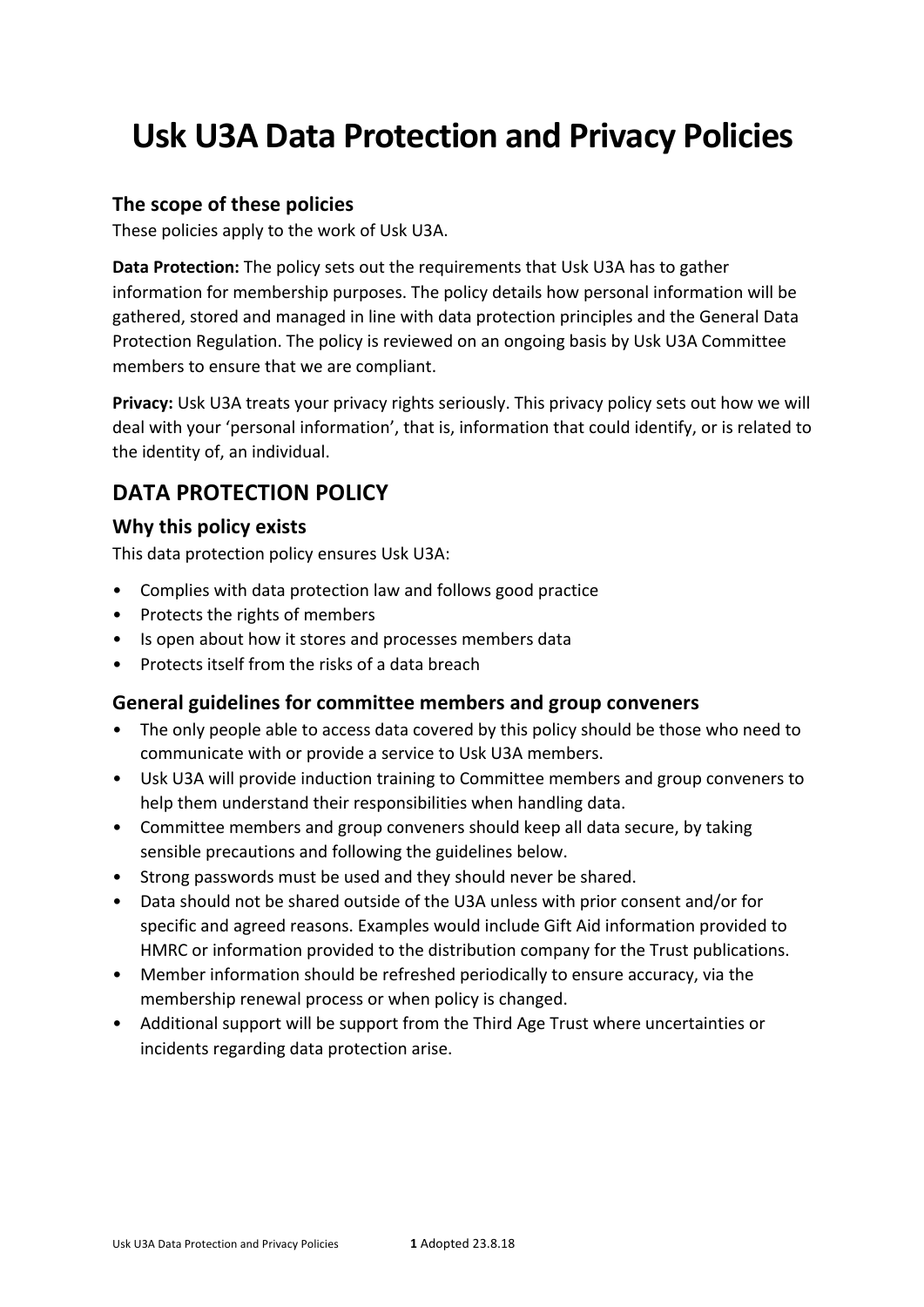## **Data protection principles**

The General Data Protection Regulation identifies key data protection principles:

**Principle 1** - Personal data shall be processed lawfully, fairly and in a transparent manner

**Principle 2** - Personal data must be collected for specified, explicit and legitimate purposes and not further processed in a manner that is incompatible with those purposes; further processing for archiving purposes in the public interest, scientific or historical research purposes or statistical purposes shall not be considered to be incompatible with the initial purposes.

**Principle 3** - The collection of personal data must be adequate, relevant and limited to what is necessary in relation to the purposes for which they are processed.

**Principle 4** – Personal data held should be accurate and, where necessary, kept up to date; every reasonable step must be taken to ensure that personal data that are inaccurate, having regard to the purposes for which they are processed, are erased or rectified without delay; 

**Principle 5** – Personal data must kept in a form which permits identification of data subjects for no longer than is necessary for the purposes for the which the personal data are processed; personal data may be stored for longer periods insofar as the personal data will be processed solely for archiving purposes in the public interest, scientific or historical research purposes or statistical purposes subject to implementation of the appropriate technical and organisational measures required by the GDPR in order to safeguard the rights and freedoms of individuals;

**Principle 6** - Personal data must be processed in a manner that ensures appropriate security of the personal data, including protection against unauthorised or unlawful processing and against accidental loss, destruction or damage, using appropriate technical or organisational measures. 

#### Lawful, fair and transparent data processing

- Usk U3A requests personal information from potential members and members for membership applications and for sending communications about their involvement with the U3A.
- The forms used to request personal information will contain a **Privacy Statement** informing potential members and members as to why the information is being requested and what the information will be used for.
- The lawful basis for obtaining member information is due to the contractual relationship that the U3A has with individual members.
- In addition members will be asked to provide consent for specific processing purposes.
- U3A members will be informed as to who they need to contact should they wish for their data not to be used for specific purposes for which they have provided consent.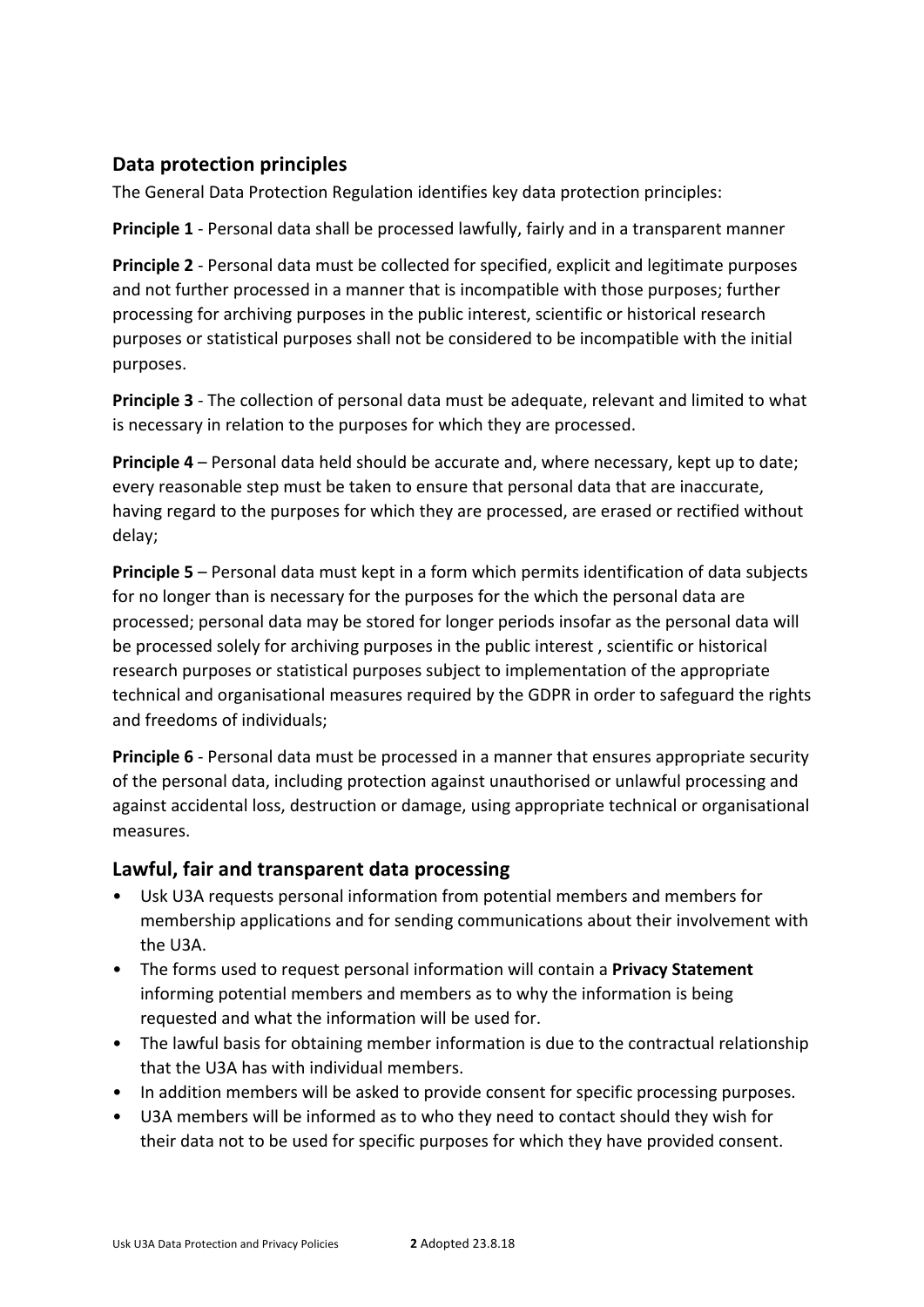Where these requests are received they will be acted upon promptly and the member will be informed as to when the action has been taken.

## Processed for specified, explicit and legitimate purposes

**Appropriate use of information:** Members will be informed as to how their information will be used and the Committee of Usk U3A will seek to ensure that member information is not used inappropriately. Appropriate use of information provided by members will include:

- Communicating with members about Usk U3A events and activities and other noncommercial activities relevant to members' interests
- Group conveners communicating with group members about specific group activities
- Consent will be sought in order to add members details to the direct mailing information for the Third Age Trust magazines – Third Age Matters and Sources
- Sending members information about Third Age Trust events and activities
- Communicating with members about their membership and/or renewal of their membership
- Communicating with members about specific issues that may have arisen during the course of their membership

**Inappropriate communication:** Usk U3A will ensure that group conveners are made aware of what would be considered appropriate and inappropriate communication. Inappropriate communication would include sending U3A members marketing and/or promotional materials from external service providers.

**Members' rights:** Usk U3A will ensure that members' information is managed in such a way as to not infringe an individual members rights which include:

- The right to be informed
- The right of access
- The right to rectification
- The right to erasure
- The right to restrict processing
- The right to data portability
- The right to object

#### Adequate, relevant and limited data processing

**Relevant information:** Members of Usk U3A will only be asked to provide information that is relevant for membership purposes. This will include:

- Name
- Postal address
- Email address
- Telephone number

Where additional information may be required such as health related information this will be obtained with the consent of the member who will be informed as to why this information is required and the purpose that it will be used for.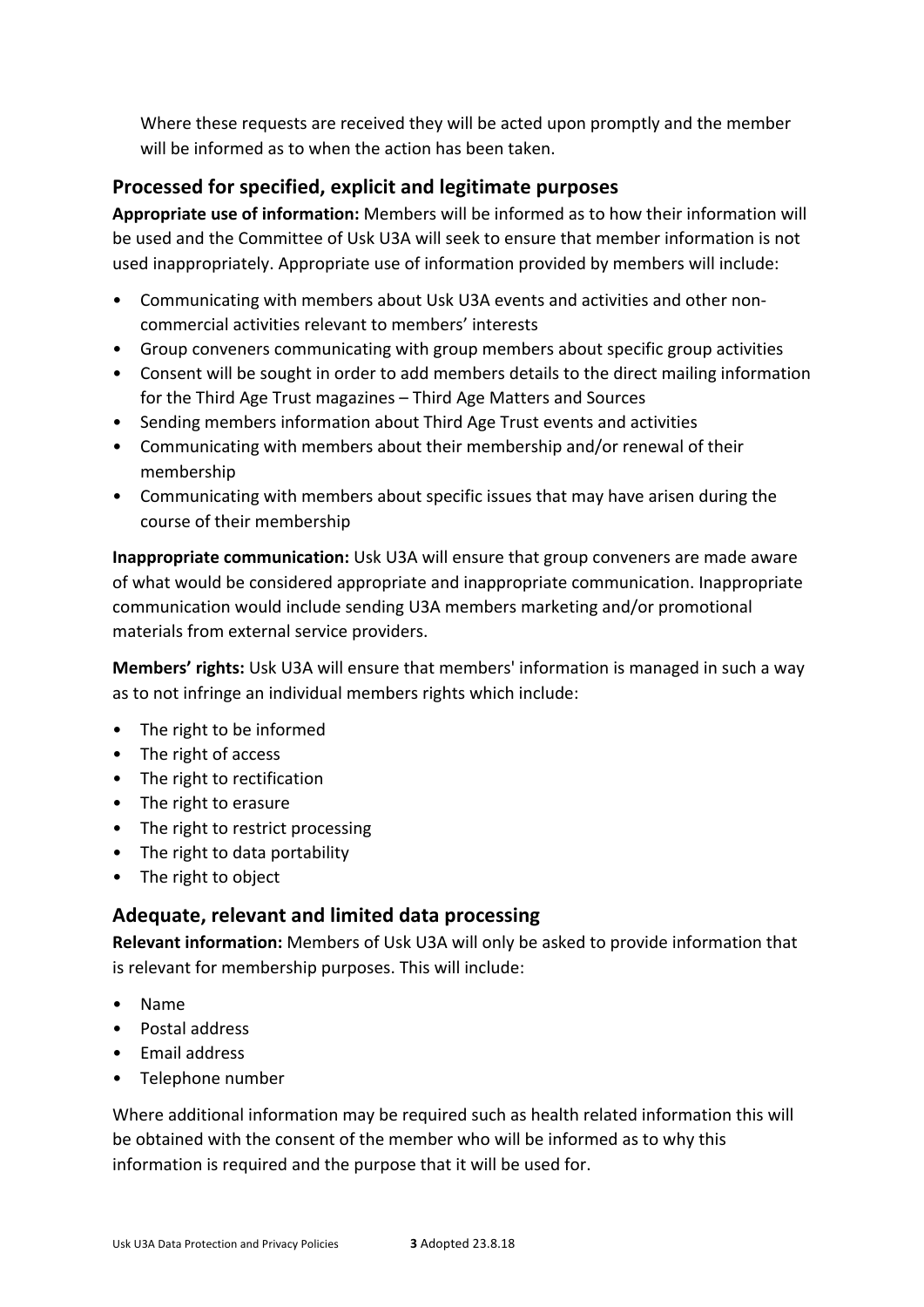**Legitimate interest assessments:** Where Usk U3A organises a trip or activity that requires next of kin information to be provided, a legitimate interest assessment will have been completed in order to request this information. Members will be made aware that the assessment has been completed.

### **Photographs**

Photographs are classified as personal data. Where group photographs are being taken members will be asked to step out of shot if they don't wish to be in the photograph. Otherwise consent will be obtained from members at the time the photographs are to be taken, and members will be informed wherever possible as to where photographs will be displayed. Should a member wish at any time to remove their consent and to have their photograph removed then they should contact the Chair to advise that they no longer wish their photograph to be displayed.

### **Accuracy of data and keeping data up-to-date**

Usk U3A has a responsibility to ensure members' information is kept up to date. Members will be asked to let the **membership secretary** know if any of their personal information changes. In addition, on an annual basis, the membership renewal process will provide an opportunity for members to inform Usk U3A of any changes in their personal information.

### **Accountability and governance**

- The U3A Committee are responsible for ensuring that the U3A remains compliant with data protection requirements and can evidence that it has.
- Where consent is required for specific purposes then evidence of this consent (either electronic or paper) will be obtained and retained securely.
- The U3A Committee will ensure that new members joining the Committee receive an induction into the requirements of General Data Protection Regulation (GDPR) and the implications for their role.
- Usk U3Awill also ensure that group conveners are made aware of their responsibilities in relation to the data they hold and process.
- Committee Members shall stay up to date with guidance and practice within the U3A movement and shall seek additional input from the Third Age Trust National Office should any uncertainties arise.
- The Committee will review data protection and who has access to information on a regular basis as well as reviewing what data is held.
- When Committee Members and Group Conveners relinquish their roles, they will be asked to either pass on data to those who need it and/or delete data.

#### **Secure Processing**

Usk Committee Members have a responsibility to ensure that data is both securely held and processed. This will include:

- Committee members using strong passwords
- Committee members not sharing passwords
- Restricting access of sharing member information to those on the Committee who need to communicate with members on a regular basis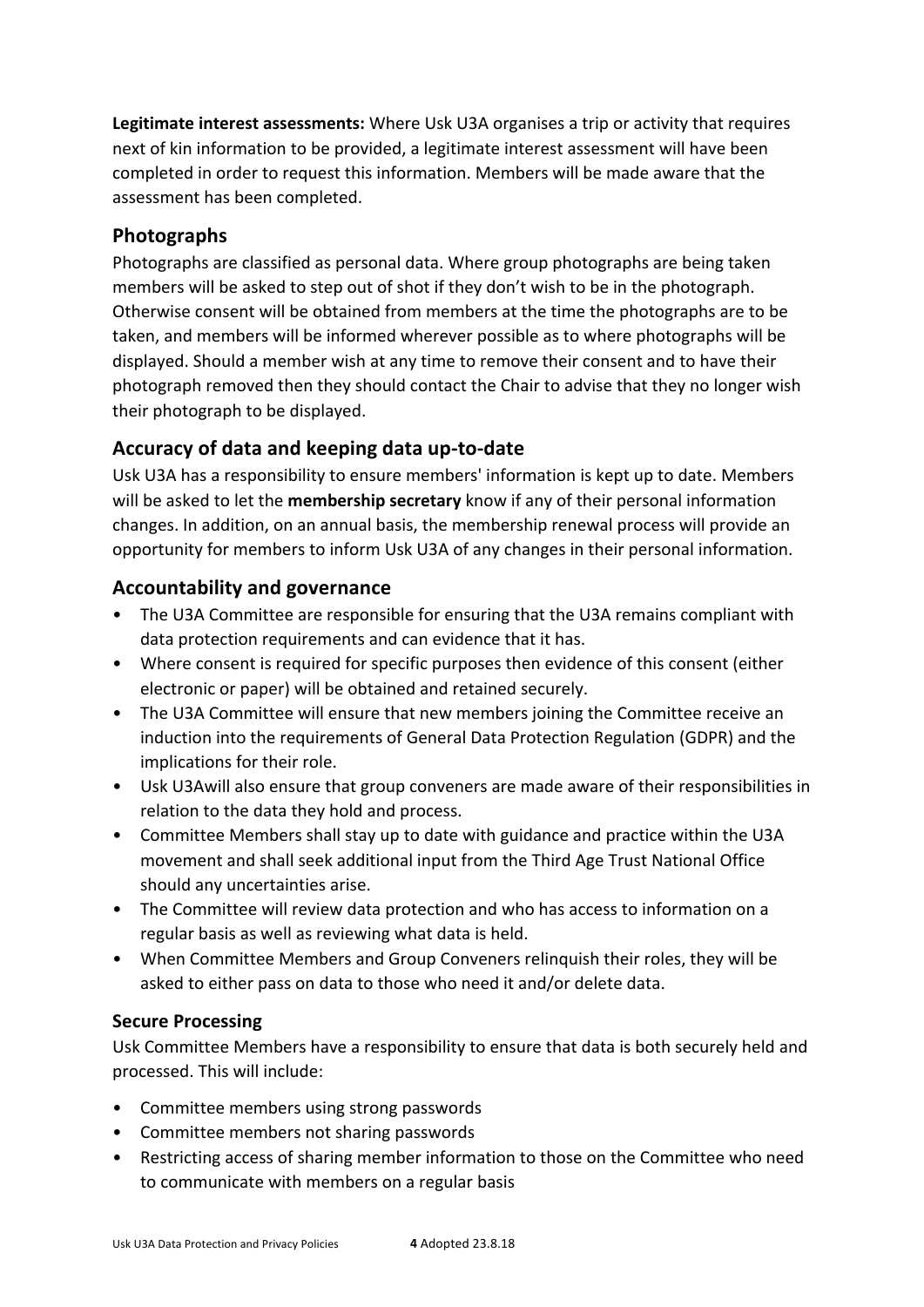- Using password protection on laptops and PCs that contain personal information
- Using password protection or secure cloud systems when sharing data between committee members and/or group conveners
- Committee members and convenors limiting the number of printed copies of data, and keeping them secure
- Paying for firewall security to be put onto Committee Members' laptops or other devices.

### **Subject Access Request**

- Members are entitled to request access to the information that is held on them by Usk U3A. The request needs to be sent to the Membership Secretary of the U3A.
- On receipt of the request, the request will be formally acknowledged and dealt with expediently (the legislation requires that information should generally be provided within one month) unless there are exceptional circumstances why the request cannot be granted.
- Usk U3A will provide a written response detailing all information held on the member. A record shall be kept of the date of the request and the date of the response.

### **Data Breach Notification**

**Action by the Committee:** If a data breach occurs action shall be taken to minimise the harm. This will include ensuring that all Usk Committee Members are made aware that a breach has taken place and how the breach occurred. The Committee shall then seek to rectify the cause of the breach as soon as possible to prevent any further breaches.

Action by the Chair: The Chair of the U3A shall contact National Office within 24 hours of the breach occurring to notify of the breach. A discussion will take place between the Chair and National Office as to the seriousness of the breach, action to be taken and, where necessary, the Information Commissioner's Office would be notified. The Committee shall also contact the relevant U3A members to inform them of the data breach and actions taken to resolve the breach.

#### Action in response to breaches reported by members:

- Where a U3A member feels that there has been a breach by the U3A, a Committee member will ask the member to provide an outline of the breach.
- If the initial contact is by telephone, the Committee member will ask the U3A member to follow this up with an email or a letter detailing their concern.
- The alleged breach will then be investigated by members of the Committee who are not in any way implicated in the breach.
- Where the Committee needs support or if the breach is serious they should notify National Office.
- The U3A member should also be informed that they can report their concerns to National Office if they don't feel satisfied with the response from the U3A.
- Breach matters will be subject to a full investigation, records will be kept and all those involved notified of the outcome.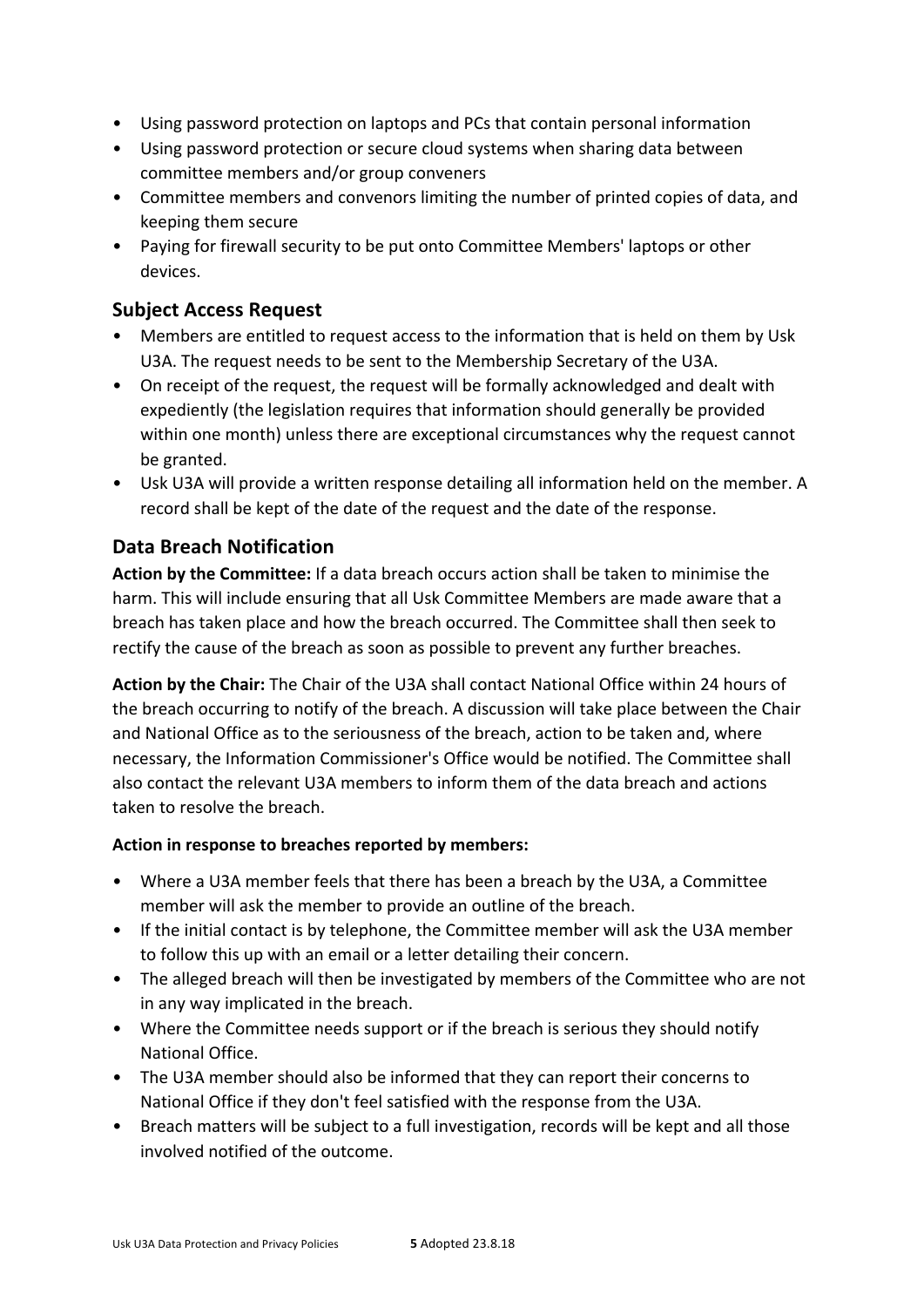# **PRIVACY POLICY**

#### **What personal information do we collect?**

When you express an interest in becoming a member of Usk U3A you will be asked to provide certain information. This includes:

- your name
- home address
- email address
- telephone numbers
- your subscription preferences
- activities you are interested in

#### How do we collect this personal information?

All the information collected is obtained directly from you. This is usually at the point of your initial registration. The information will be collected via membership forms or online contact forms. The lawful basis for collecting and storing your information is due to the contractual relationship that you, as a member, have with the U3A. In order to inform you about the groups, activities and events that you can access as a member we need to store and process a certain amount of personal data.

#### How do we use your personal information?

We use your personal information:

- To provide our U3A activities and services to you
- For administration, planning and management of our U3A
- To communicate with you about your group activities
- To monitor, develop and improve the provision of our U3A activity

We'll send you messages by email, post, other digital methods and telephone to advise you of U3A activities.

#### Who do we share your personal information with

We may disclose information about you, including your personal information

- Internally to committee members and group conveners as required to facilitate your participation in our U3A activities;
- Externally with your consent for U3A products or services such as direct mailing for the Trust magazines
- If we have a statutory duty to disclose it for other legal and regulatory reasons.

Where we need to share your information outside of the U3A we will seek your consent and inform you about who the information will be shared with and for what purpose.

#### How long do we keep your personal information

We need to keep your information so that we can provide our services to you. In most instances information about your membership will not be stored for longer than 12 months